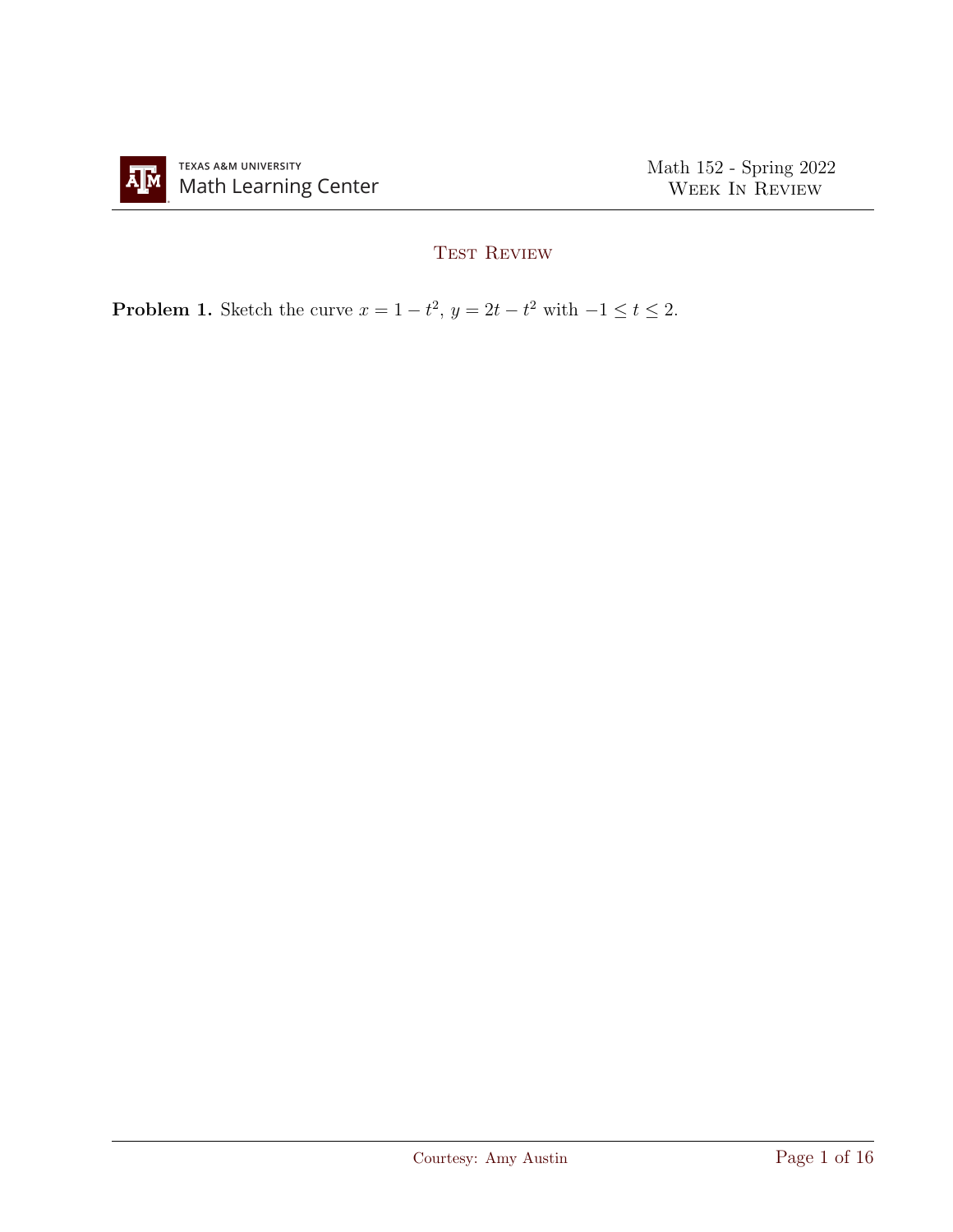**Problem 2.** Sketch  $x = 2t - 1$ ,  $y = \frac{1}{2}$  $\frac{1}{2}t+1$ .

2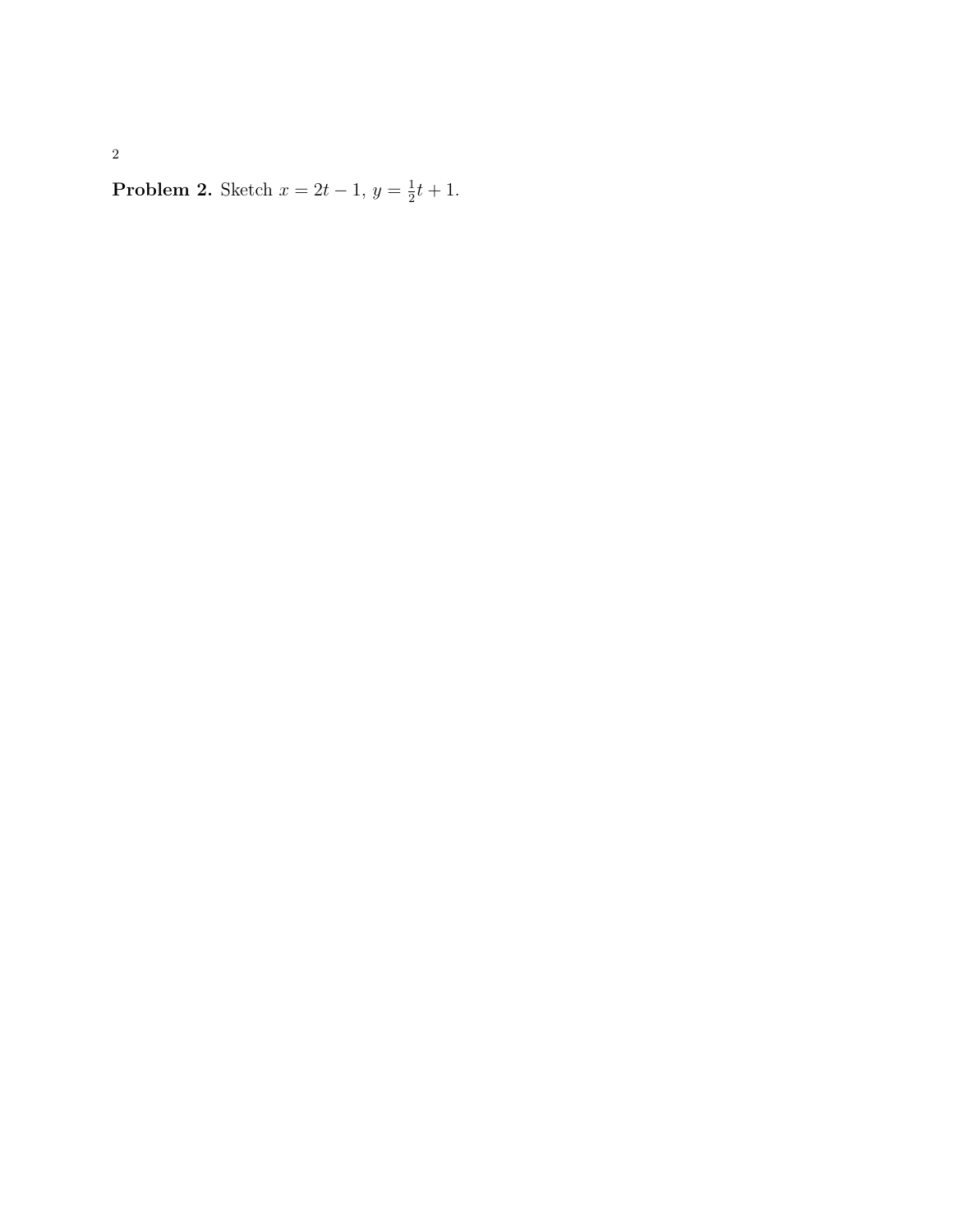Problem 3. Sketch  $x = \sin t$ ,  $y = 1 - \cos t$ ,  $0 \le t \le 2\pi$ .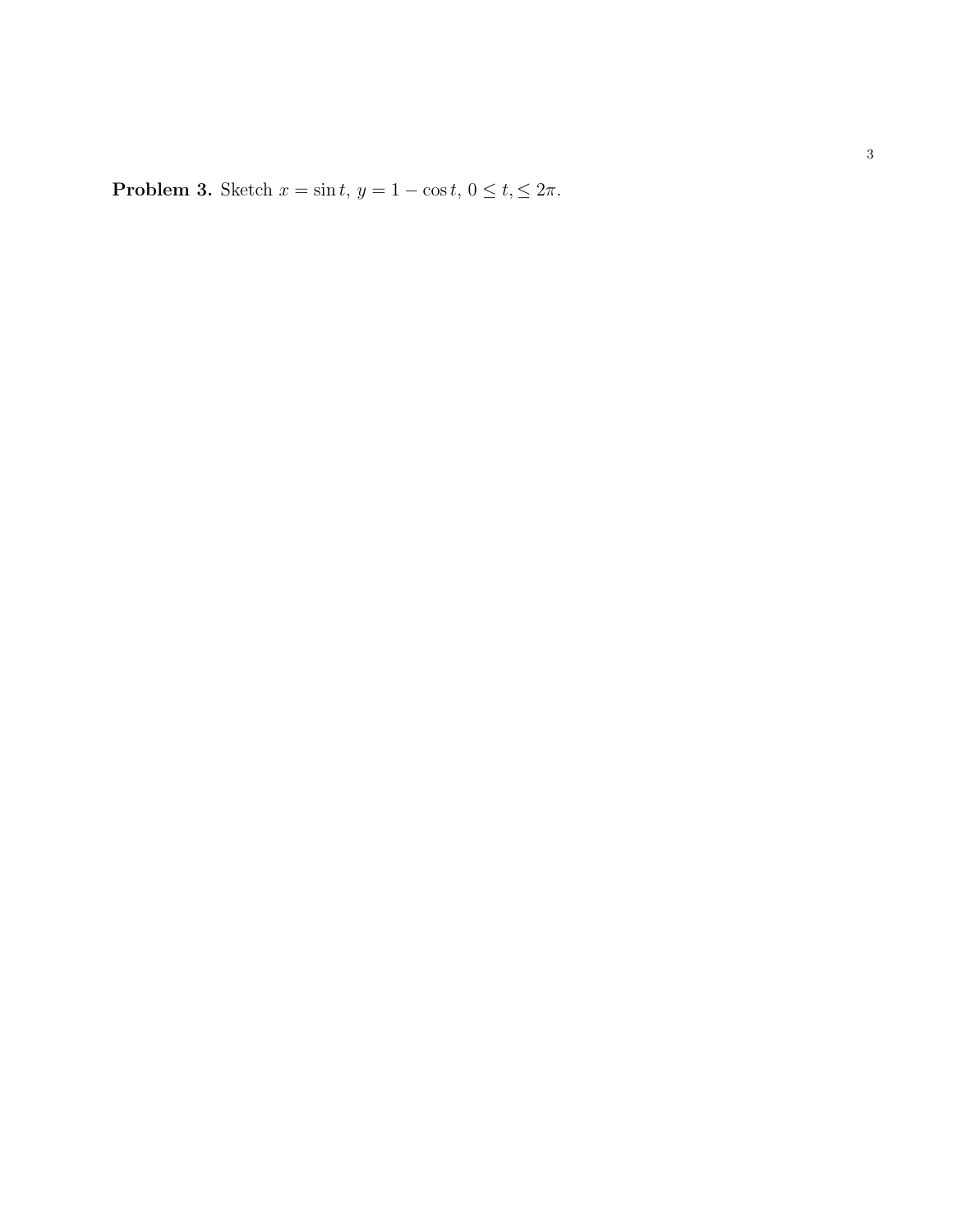**Problem 4.** Sketch  $x = \sin \frac{1}{2}t$   $y = \cos \frac{1}{2}t, -\pi \le t \le \pi$ .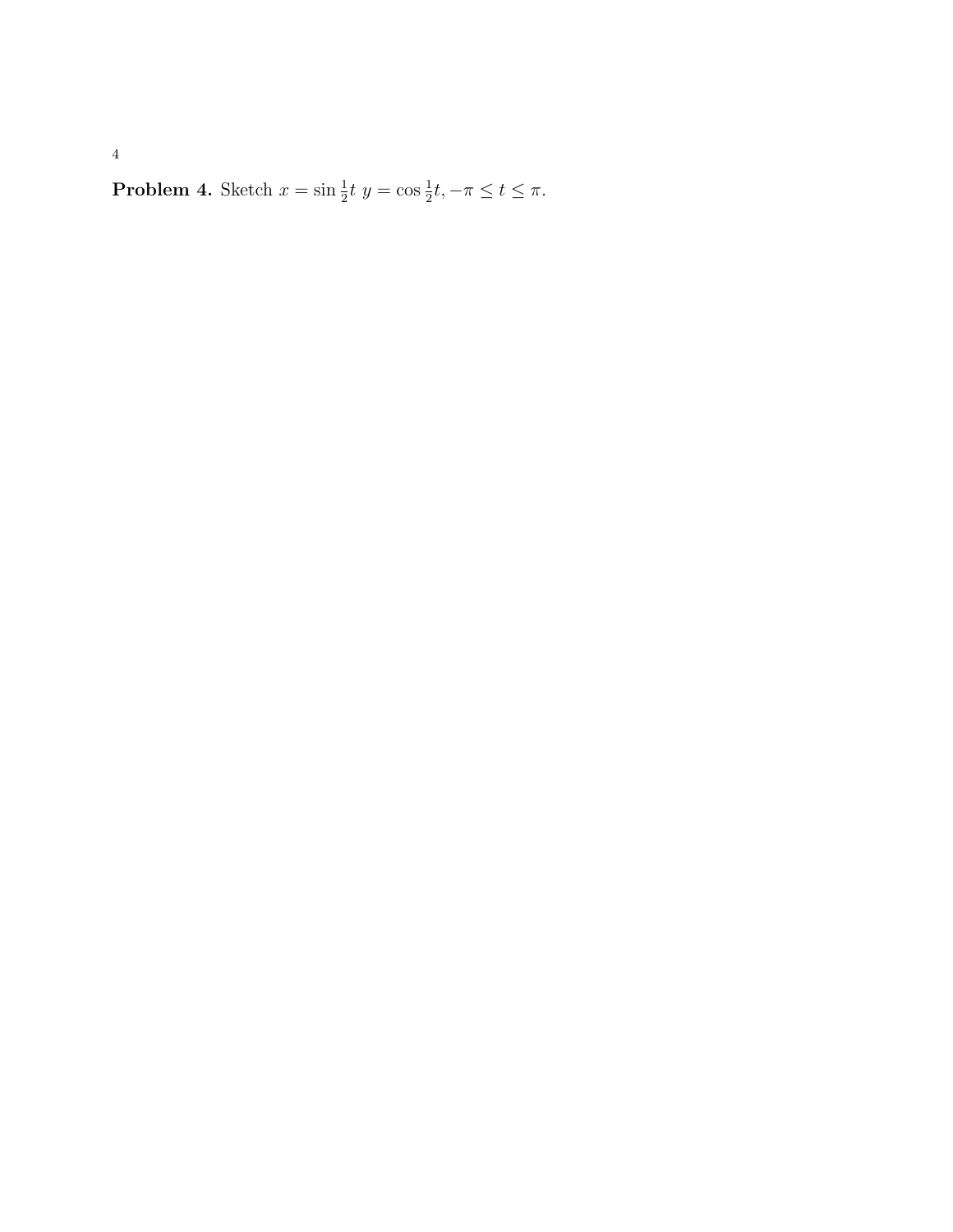**Problem 5.** Sketch  $x = e^t$ ,  $y = e^{-2t}$ .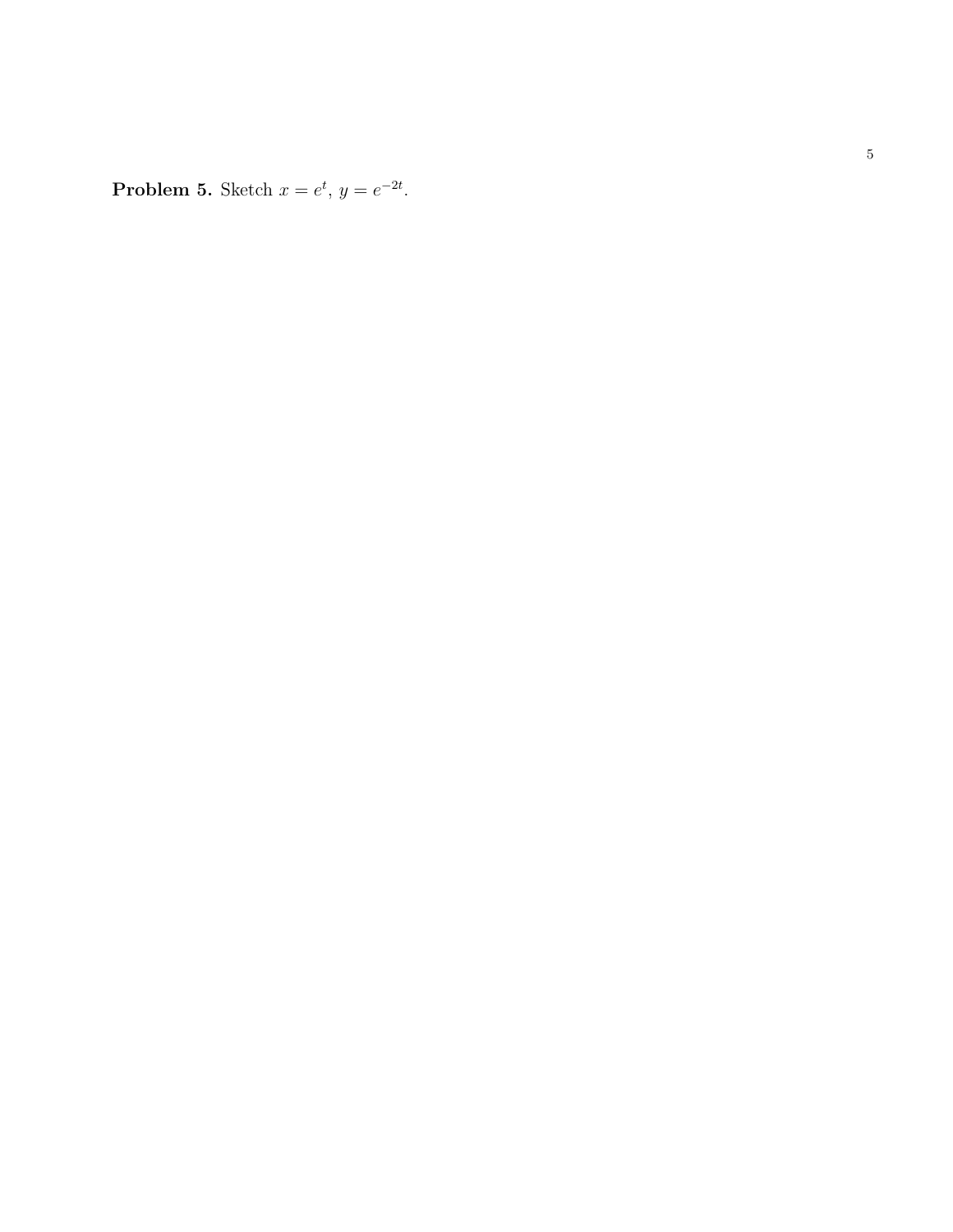6

**Problem 6.** Sketch  $x = t^2$ ,  $y = \ln t$ .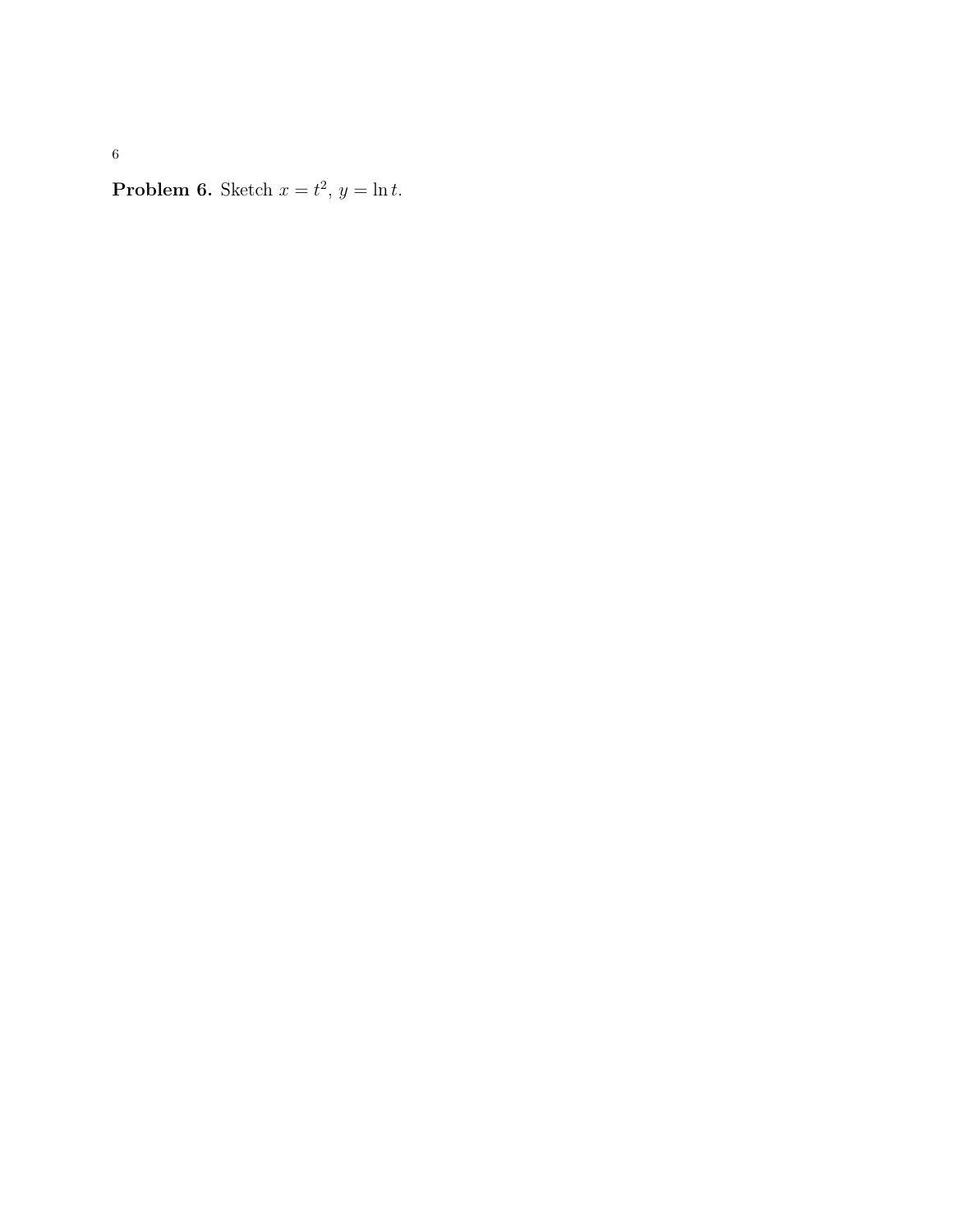**Problem 7.** Find parametric equations for  $x^2/a^2 + y^2/b^2 = 1$ .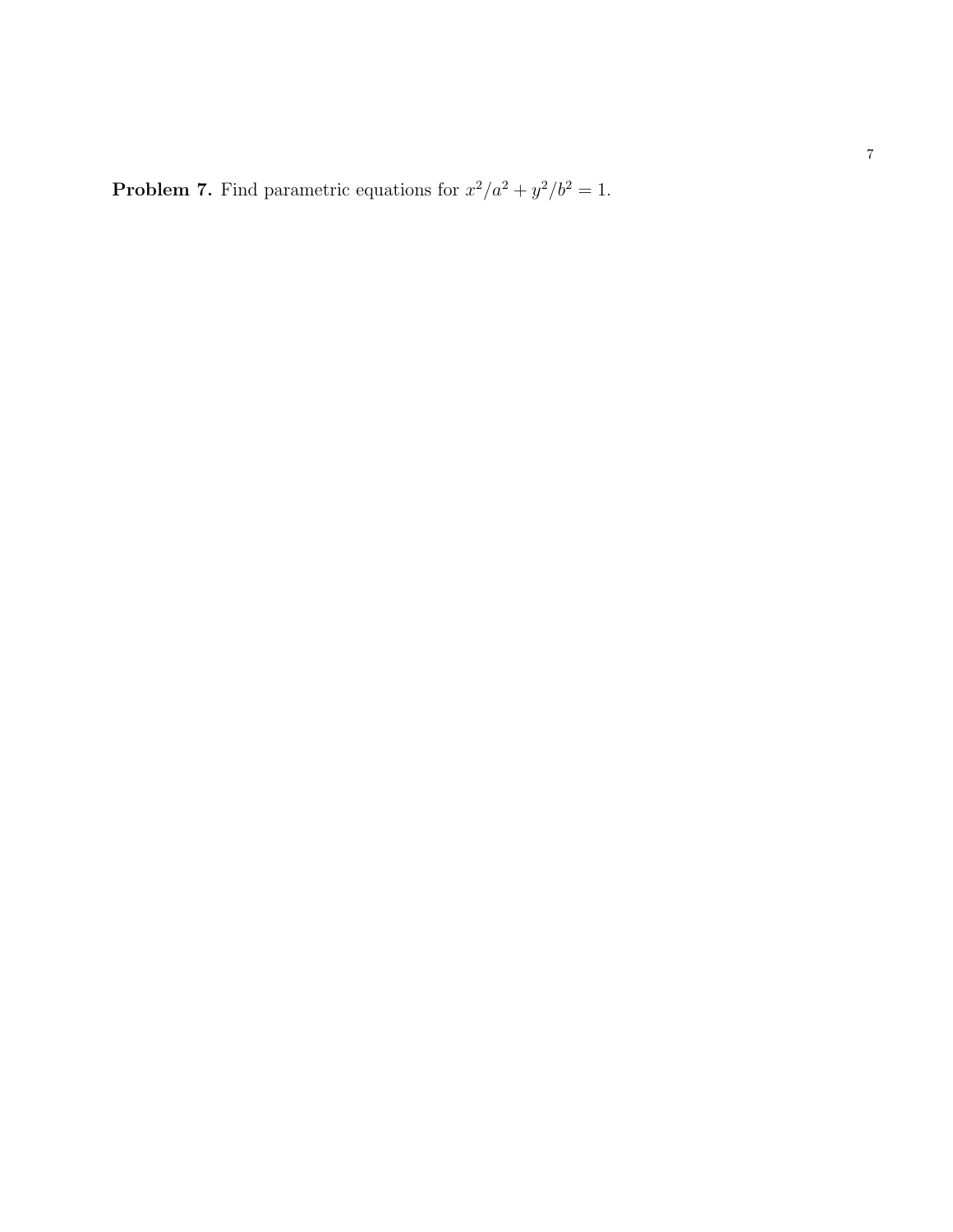**Problem 8.** Find the equation of the tangent line to the curve  $x = t^3 + 1$ ,  $y = t^4 + t$  at  $(0, 2)$ .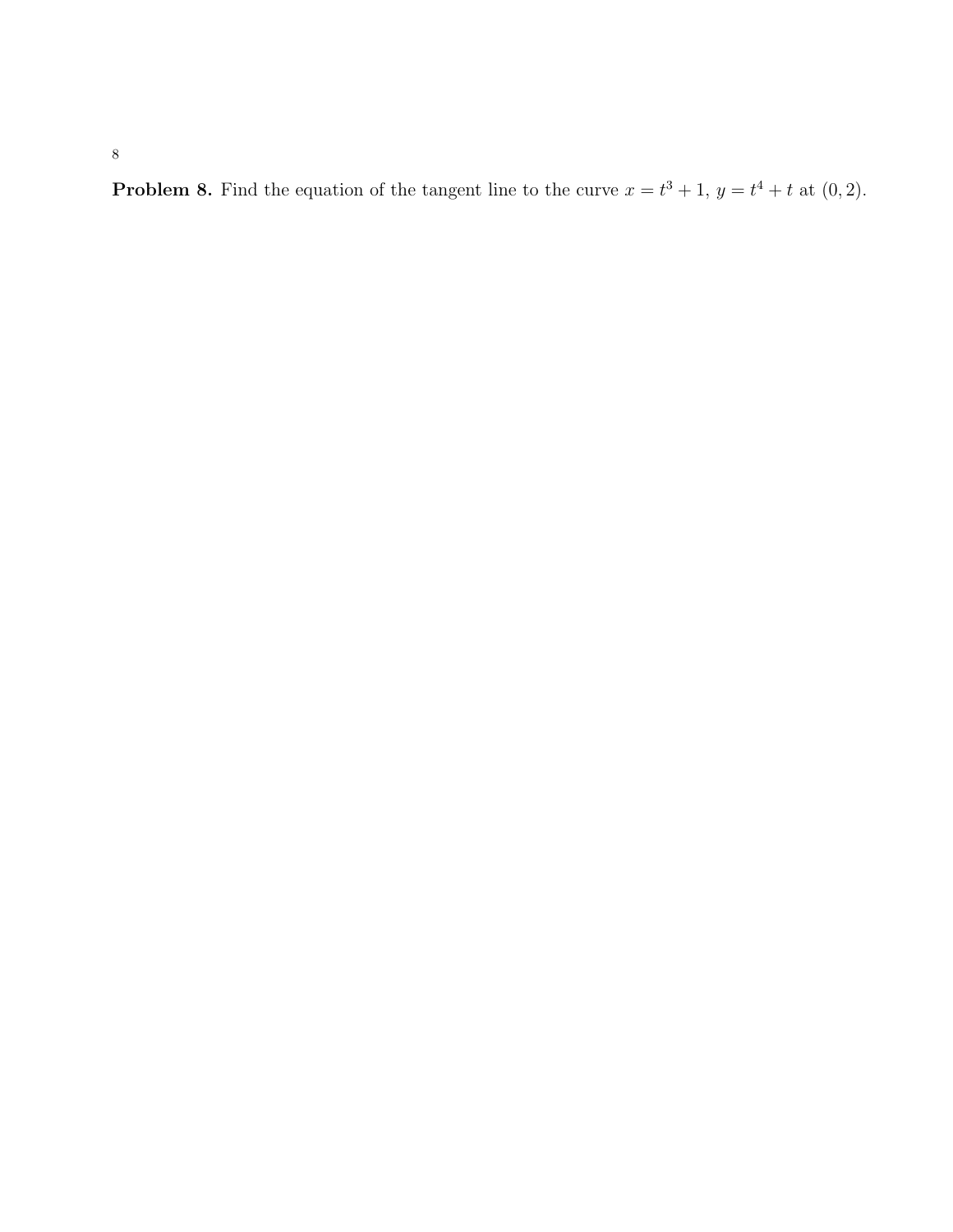**Problem 9.** Find the equation of the tangent line to the curve  $x = t \cos t$ ,  $y = t \sin t$  at  $(\pi, 0)$ .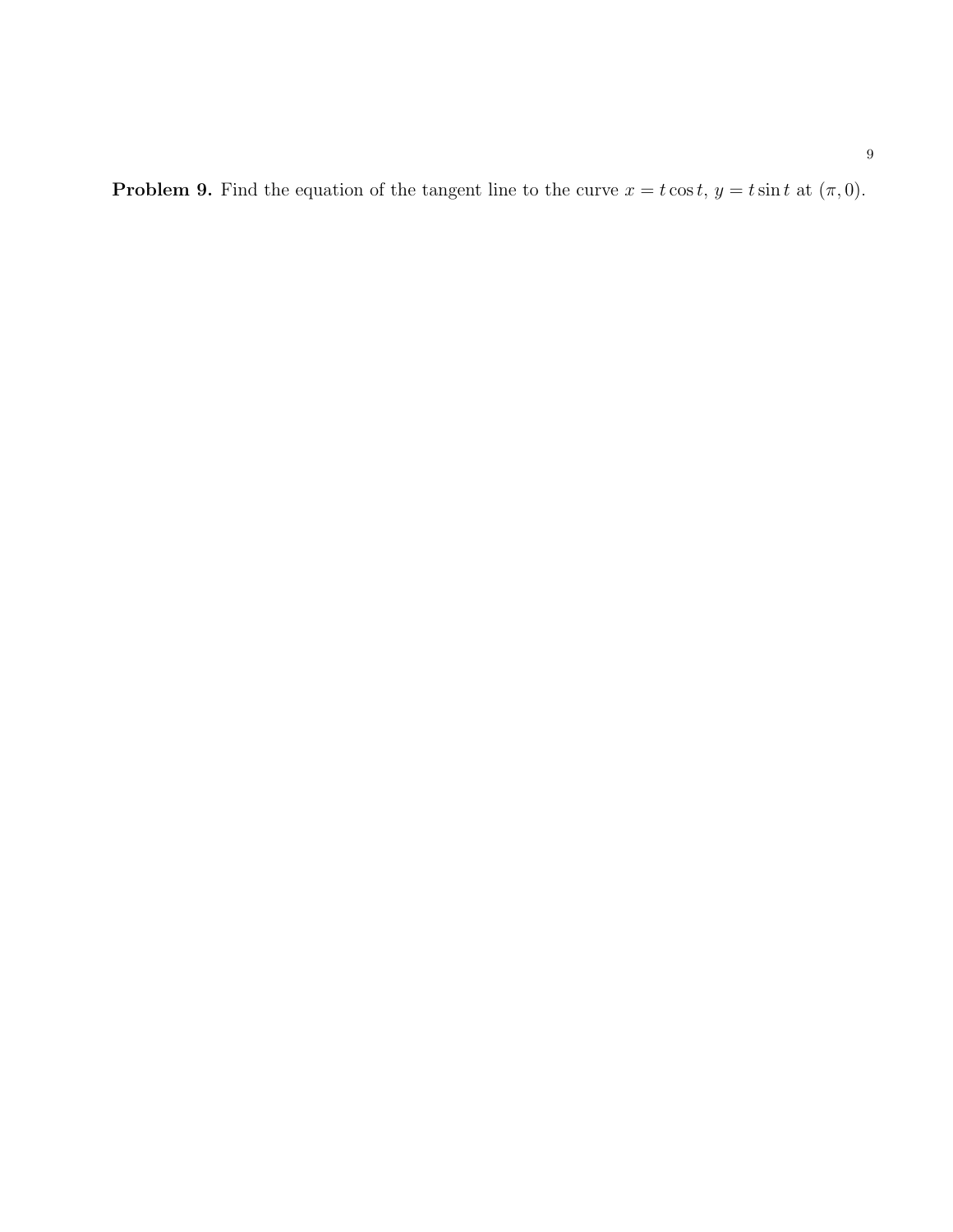10

**Problem 10.** Find the equation of the tangent line to the curve  $x = t^3 + 1$ ,  $y = t^4 + t$  at  $(0, 2)$ .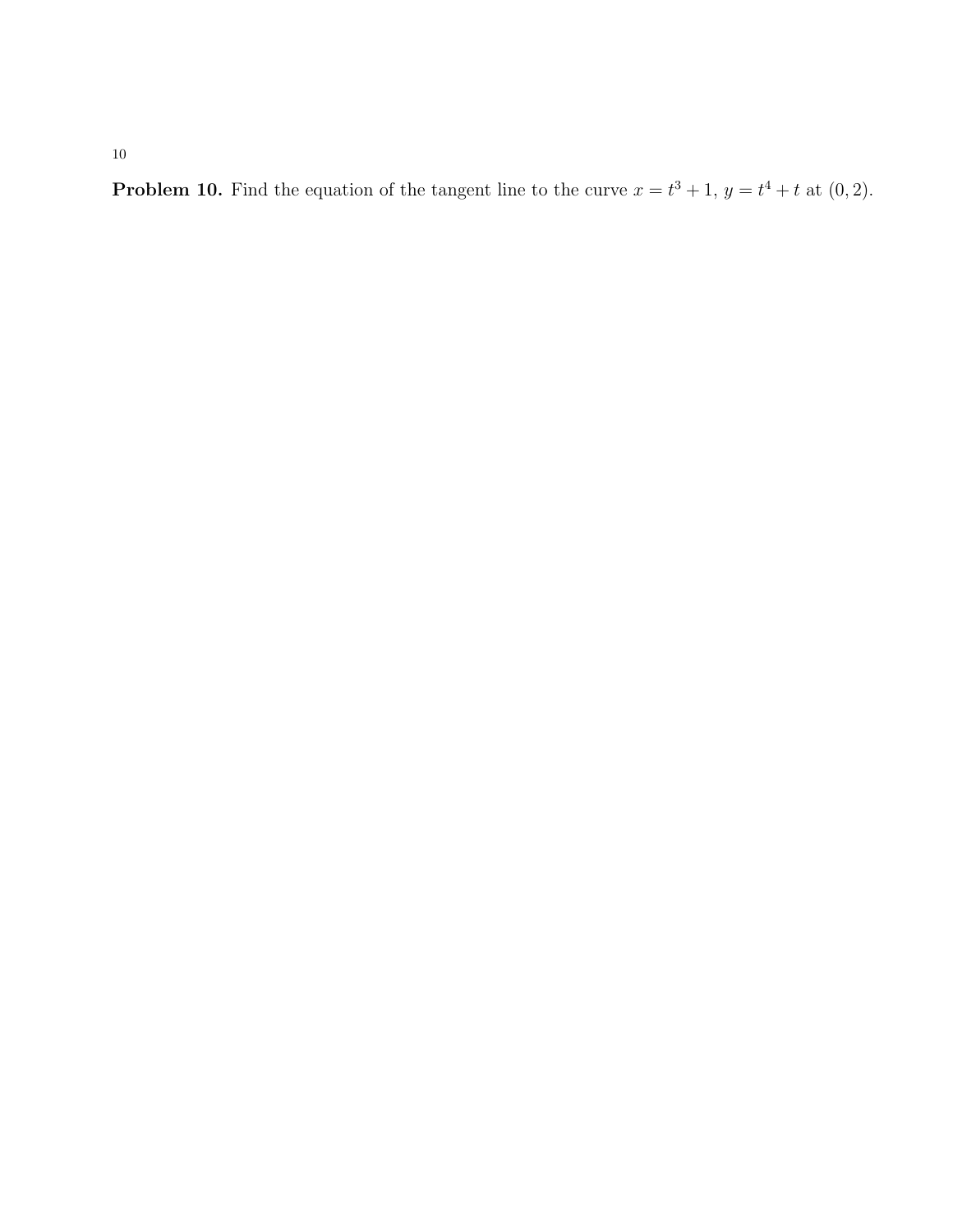**Problem 11.** Let  $x = t^2 + 1$  and  $y = t^2 + t$ . Find  $\frac{dy}{dx}$  and  $\frac{dy^2}{dx^2}$ . For what values of t is the curve CD?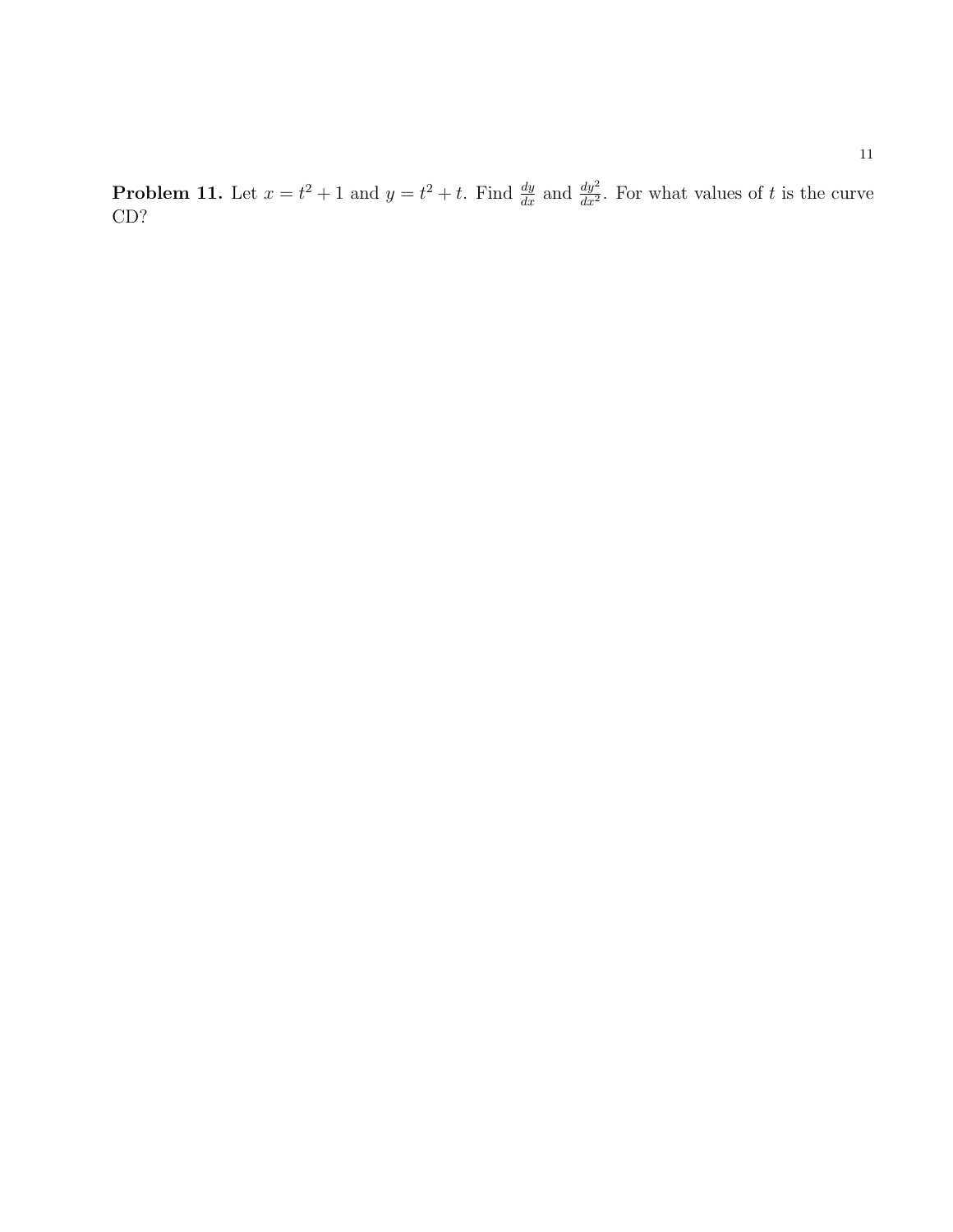12

**Problem 12.** Let  $x = t - \ln t$  and  $y = t + \ln t$ . Find  $\frac{dy}{dx}$  and  $\frac{dy^2}{dx^2}$ . For what values of t is the curve CD?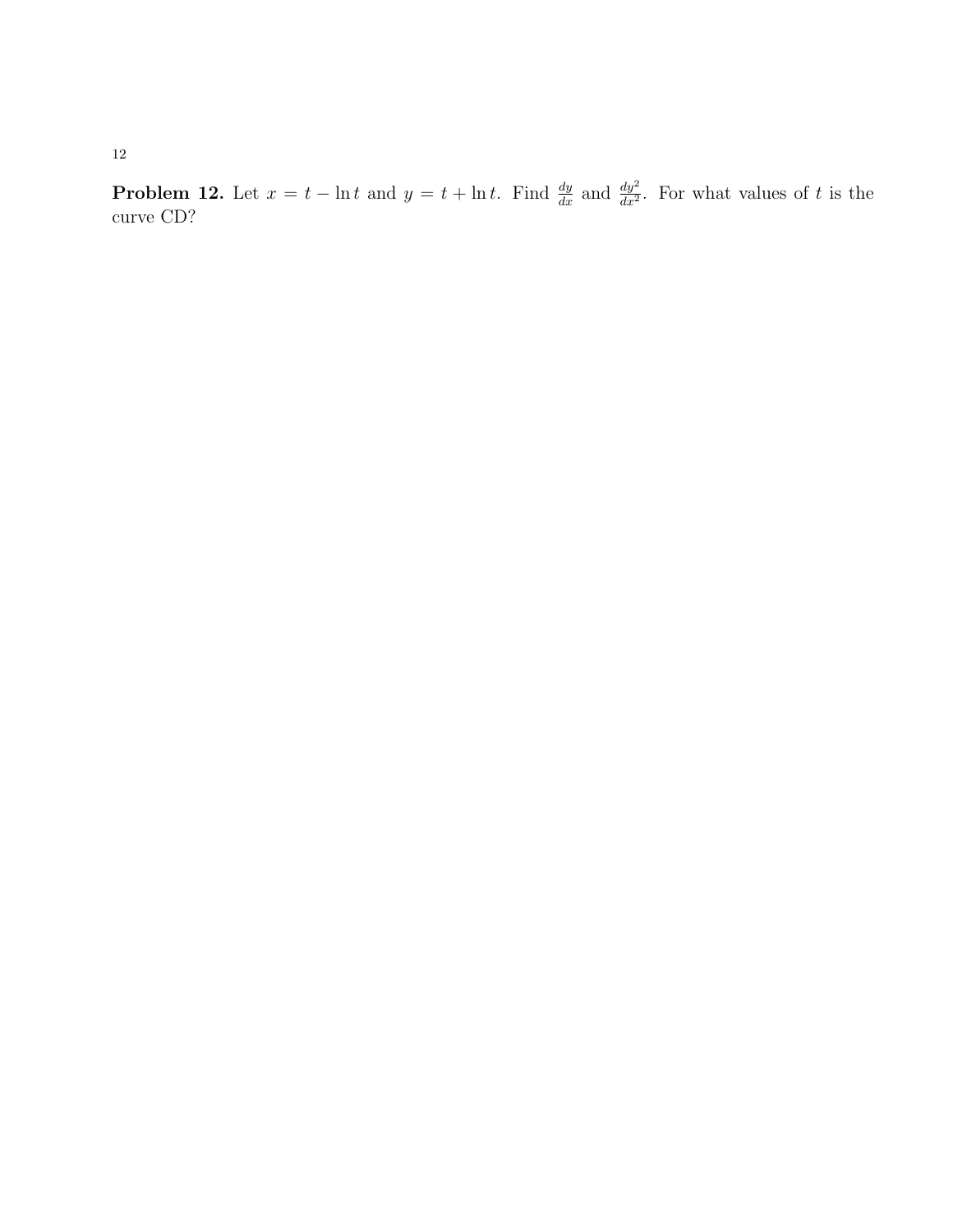**Problem 13.** Show that  $x = \cos t$ ,  $y = \sin t \cos t$  has two tangents at  $(0, 0)$ . Find their equations.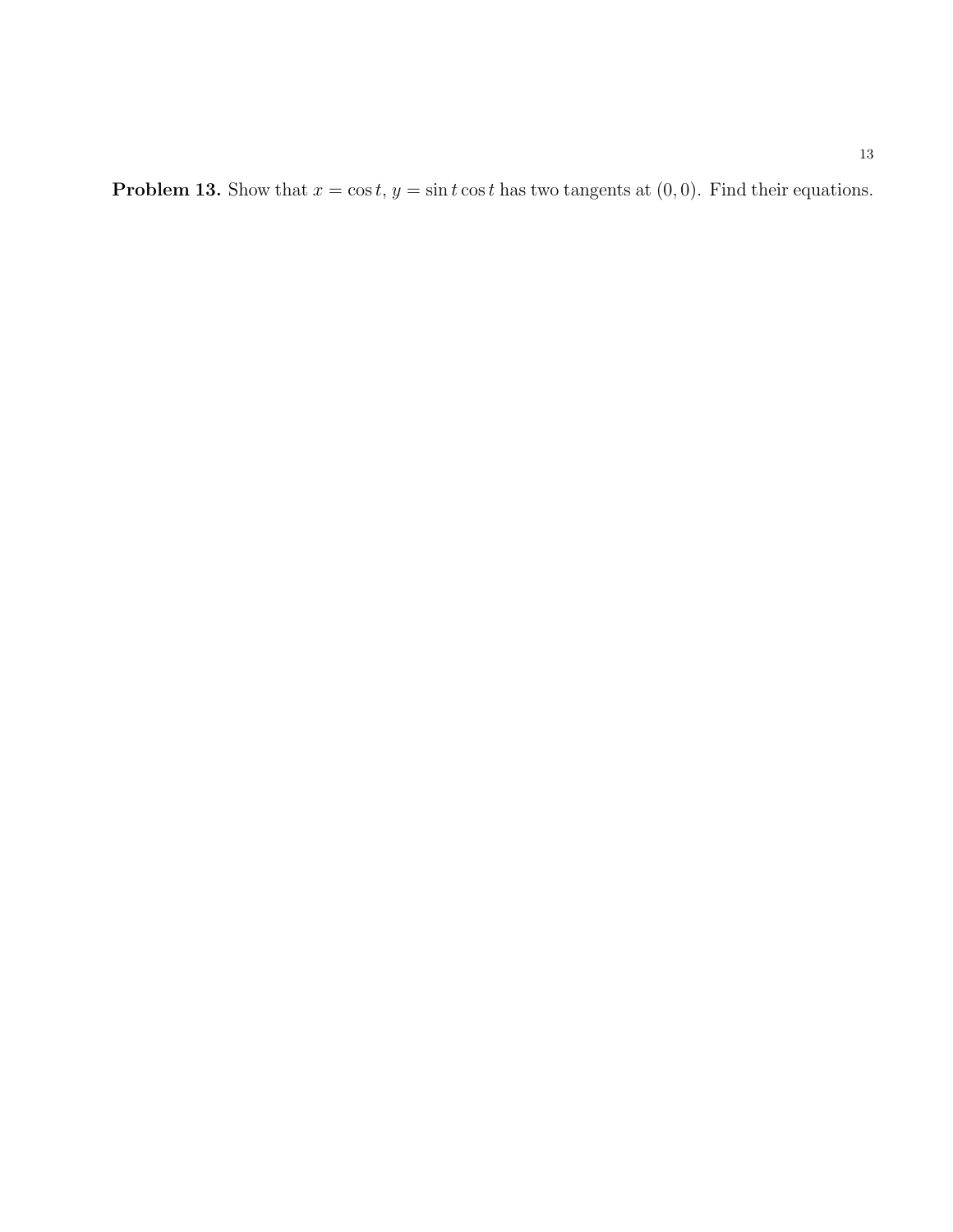**Problem 14.** Find the length of  $x = t + e^{-t}$  and  $y = t - e^{-t}$  for  $0 \le t \le 2$ .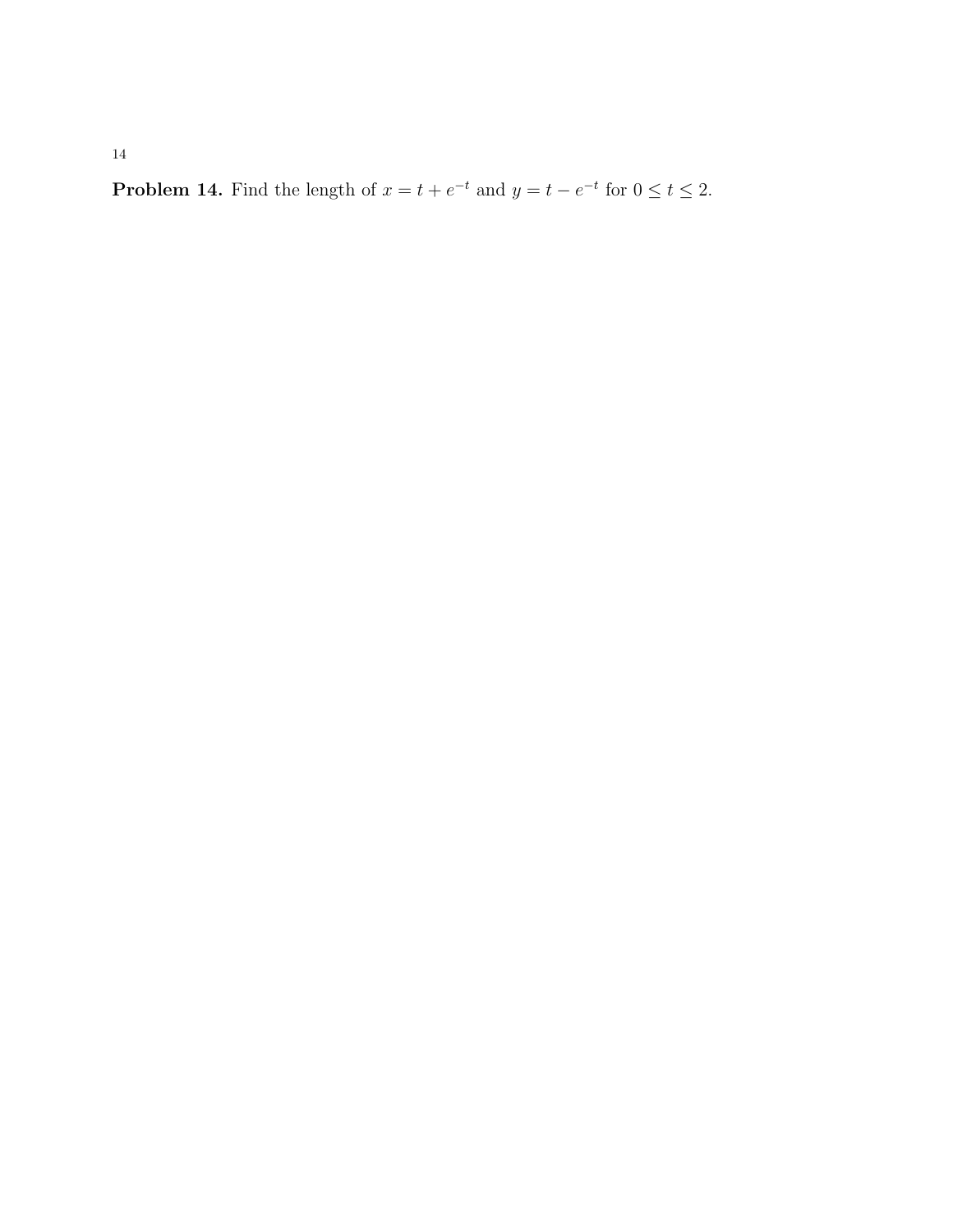**Problem 15.** Find the lentsh of  $x = t - 2\sin t$ ,  $y = 1 - 2\cos t$ ,  $0 \le t \le 4\pi$ .